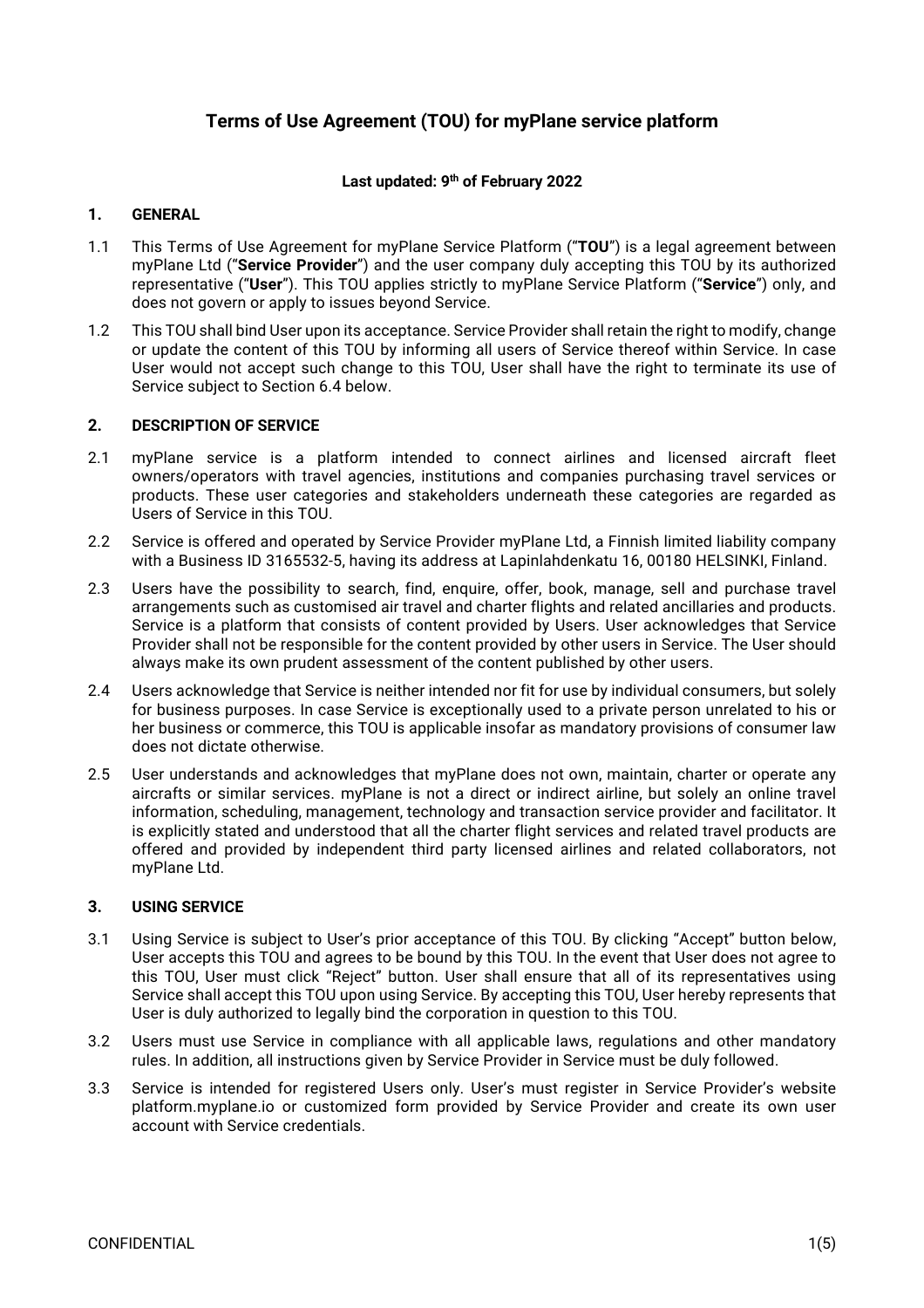- 3.4 User is solely responsible for the accuracy and correctness of all data and content that it publishes in Service. User understands and acknowledges that other users of Service may rely on the data and content provided by User and make commercial commitments based on such data and content.
- 3.5 User account is meant for User company only, and User is solely responsible for any acts or omissions done under such User account in Service. For clarity, there might be several representatives for User using the same User account and therefore it is vital that all such representatives understand and agree to this TOU.
- 3.6 User is responsible for using due cautiousness in safeguarding its Service credentials that enable access to User account. In case User's Service credentials for its User account would be lost or stolen, User shall immediately inform Service Provider thereof by sending email to address support@myplane.io.
- 3.7 Service Provider shall have the right to immediately without a separate pre-warning to close or cancel User's right to access its User account to Service in case User is in breach of this TOU.
- 3.8 Service Provide shall not be obliged to monitor the usage of Service, but Service Provider shall have the right at its discretion to investigate User's activities within Service. Such investigation is done to ensure the highest possible quality of Service, technical improvements and to prevent any potential misuse of Service by users.
- 3.9 User is advised to report to Service Provider, in case User notices another user of Service using Service against this TOU. Such report can be submitted via email to support@myplane.io.
- 3.10 It is emphasized, that User shall not be entitled to connect other users of Service to agree outside Service on the same transaction that Service Provider has connected such users within Service.

## **4. PRICES AND PAYMENTS**

- 4.1 Service Provider facilitates the booking fee and payment transactions between Users. Transactions and related payments are facilitated in accordance with the booking and payment terms and conditions of the User that is providing the product into the platform/marketplace. Service Provider only operates as a facilitator and the User is solely responsible for providing the travel service or flight arrangements according to their own terms and conditions. Service Provider reserves the rights to withhold and charge its commissions and fees based on the facilitated transactions. Service Provider's ability to facilitate the monetary payments is directly related to payment schedules and transactions of other users, and therefore Service Provider is not liable for any payment delays, disruptions or inabilities that are directly or indirectly due to other users' inability to carry out the payments that they are liable for when ordering, purchasing or distributing products or services.
- 4.2 User shall be solely responsible for possible credit loss in case of cancellation by travel agency or due to other similar issues by another users within Service that may impact User. However, in such a situation Service Provider shall return to User all such amounts subject to (i) travel agency's return to Service Provider and (ii) travel agency's time schedule for such return. User understands that Service Provider is only facilitating the platform in which all users connect and transact.
- 4.3 User acknowledges that Service Provider shall have the right to update, modify or otherwise change Service pricing at its own discretion. In such case all Service users are duly informed thereof within reasonable time. In case User would not accept Service Provider's update, modification or change of pricing, User shall have the right to terminate this TOU subject to section 6.4 below.

## **5. INTELLECTUAL PROPERTY RIGHTS**

- 5.1 Service includes software and materials licensed by Service Provider or its third-party licensors. All intellectual property rights, including but not limited to patents, trademarks, designs, copyrights (including the right to modify and assign), trade secrets, know-how or applications thereof (jointly "**IP**") to Service and related materials shall remain property of Service Provider, or its third-party licensors.
- 5.2 Against due payment of the agreed fees under this TOU, User shall have a limited, non-exclusive and non-transferable right to use Service subject to this TOU. User agrees to use Service solely for its internal operations within the intended purpose, and not for resale or as a service offering or similar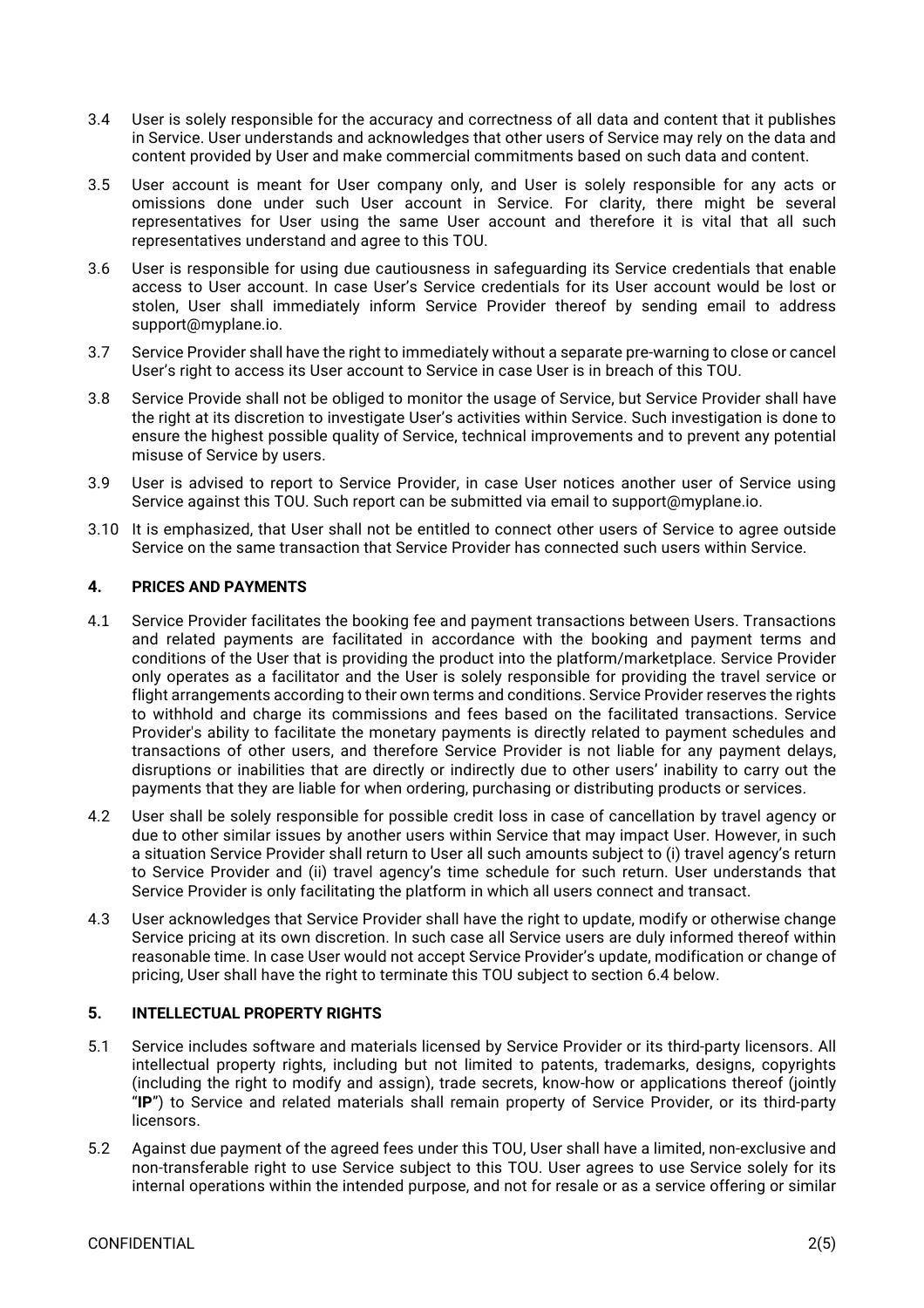to third parties. No markings or trademarks affixed to Service may be removed. If Service becomes, or in Service Provider's opinion may become, subject of any claim, suit or proceedings for infringement of third party's IP, Service Provider has the right, at its own expense, either (i) obtain for User a right to use Service; (ii) replace or modify Service; or (iii) remove Service and refund the charges paid by User.

- 5.3 It is explicitly stated that User shall not (i) modify, work around any technical limitations, decompile, disassemble, reverse-engineer, or otherwise endeavour to examine the function or structure of Service, or create derivative works based on Service, or use detached files, libraries or other parts of Service; or (ii) assign, transfer, sublicense, rent, pledge, or otherwise distribute or make available Service or User's limited right to use Service.
- 5.4 User may decide to give Service Provider input or feedback on Service ("**Feedback**"). User grant to Service Provider, under all of User's IP, a worldwide, non-exclusive, perpetual, irrevocable, royalty-free right to: (a) use, copy and modify Feedback and to create derivative works of Feedback, and (b) make (and have made), sell, offer for sale, lease and otherwise distribute any Service Provider's services or other type of products using or containing Feedback, and (c) sublicense the rights to use Feedback to enable the use of such services or products.

## **6. TERM AND TERMINATION**

- 6.1 User's right to use Service is valid upon its acceptance of this TOU until terminated. User shall have the right to terminate this TOU by using two (2) months' notice period and informing Service Provider thereof via email to address support@myplane.io.
- 6.2 Service Provider reserves the right to suspend or cancel the provision of Service in case User violates this TOU and does not cure the same promptly upon written notice.
- 6.3 User acknowledges that Service Provider shall have the right to update, modify or otherwise change Service or to terminate or even replace Service. In such case all Users are duly informed thereof within reasonable time.
- 6.4 In case User would not accept Service Provider's change of TOU or change described above in Section 6.3, User shall have the right to terminate its usage of Service by using a notice period of sixty (60) days and informing Service Provider thereof via email to address support@myplane.io.

## **7. DATA AND CONFIDENTIALITY**

- 7.1 User is solely responsible for any information, data and other content that User or User's employees or advisors or other personnel entitled to use Service on User's behalf create, post, publish, distribute, save or store in Service ("**Data**"). User shall be the owner of all such Data. It is expressly stated that Service Provider does not guarantee that any information or Data created or stored in Service by users is or remains available, accurate, complete and/or updated. Service Provider shall process Data subject to a separate data processing agreement and its privacy policy as stated below in Section 8.
- 7.2 Service contains trade secrets of Service Provider and its third-party licensors, and therefore Service, including all other materials made available to User by Service Provider, is regarded as confidential information of Service Provider and its third-party licensors. For clarity, all Data, except any personal data contained, in Service shall not be subject to confidentiality obligations as Data is intended to be published in Service for all Users. Personal data is confidential information which shall be treated accordingly by Service Provider, as further described under Section 8 below.
- 7.3 Upon termination of this TOU, Service Provider shall within reasonable time after User's written request, return all such User's Data stored in Service.
- 7.4 It is expressly understood and consented by User that Service Provider shall be entitled at its own discretion to aggregate all Data in Service into a representation of the collaboration as a whole ("**Collective Aggregated Data**"). Such Collective Aggregated Data, and for clarity all IPs thereof, shall be solely owned by Service Provider and Service Provider's use of such Collective Aggregated Data is not subject to confidentiality or limited in anyway by Users, during the term of this TOU or after termination of this TOU.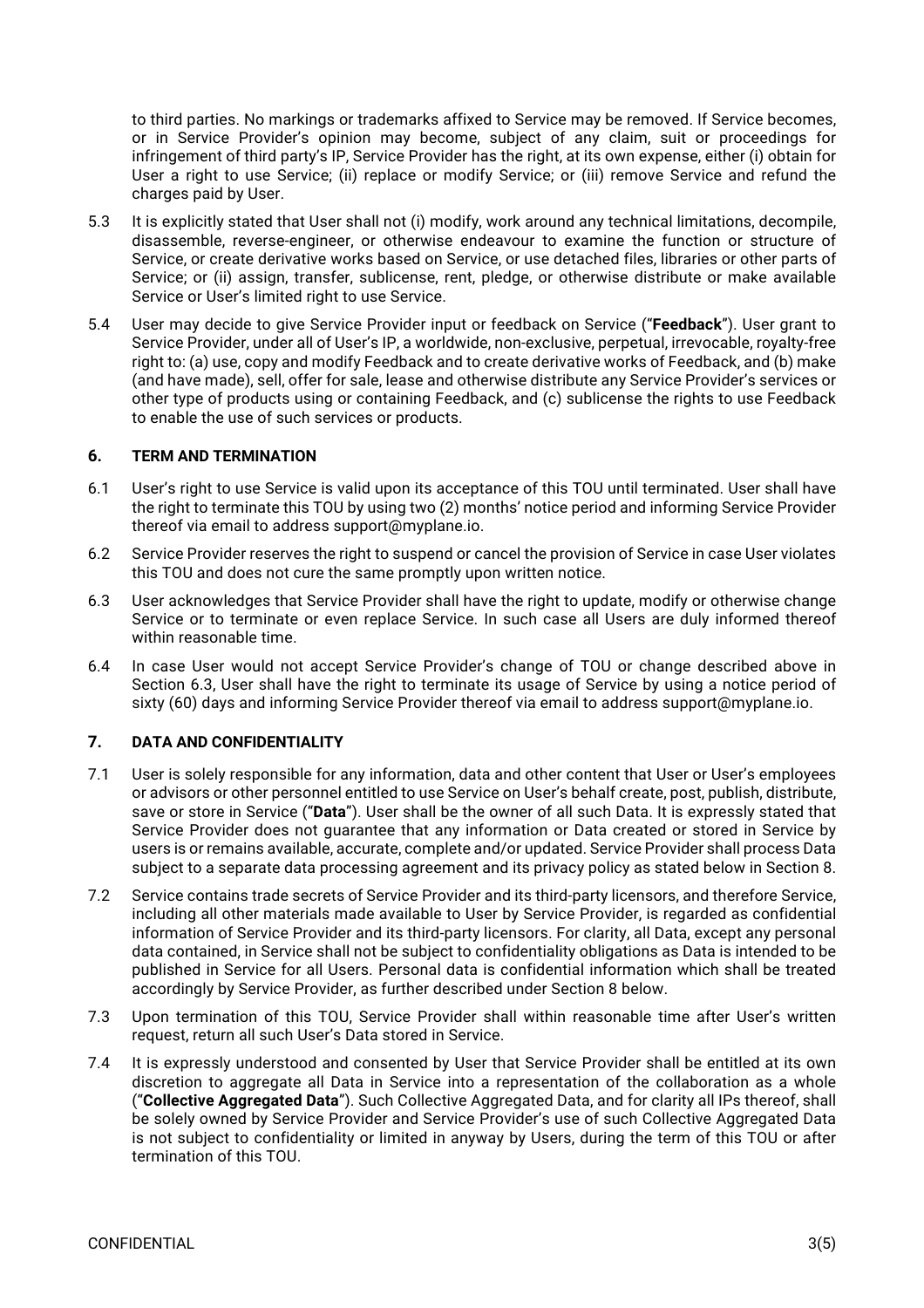## **8. DATA PROCESSING AGREEMENT AND PRIVACY POLICY**

- 8.1 Service Provider shall use and process all Data submitted by User into Service subject to applicable data protection legislation, a separate data processing agreement and Service Provider's privacy policy, available in https://myplane.io/privacy-policy/ ("**Privacy Policy**"). Data may contain also personal data of User's representatives or their customers.
- 8.2 By accepting this TOU and using Service, User grants its consent for Service Provider to use and process all Data submitted by User in Service subject to this TOU, data processing agreement and Privacy Policy.

#### **9. LIMITED SUPPORT**

- 9.1 All queries and support requests regarding Service shall be directed to Service Provider. The contact details of such support are set forth in the platform or alternatively Service Provider can be contacted via email to support@myplane.io.
- 9.2 Certain support and maintenance services are separately chargeable as set forth by Service Provider on a case by case basis bilaterally between User and Service Provider.

#### **10. LIMITED WARRANTY**

- 10.1 Whilst Service Provider seeks to constantly develop Service to increase the quality and user experience for all users, User acknowledges that Service may not be free from defects.
- 10.2 Service Provider shall not be responsible for possible errors, interruptions or defects discovered in Service. In addition, Service may be temporarily out of usage due to maintenance breaks or other similar technical reasons. Service Provider uses its all commercially reasonable efforts to keep such interruptions for all users in minimum, but Service Provider cannot warrant the aforementioned.
- 10.3 Service Provider shall not be responsible for any data transfer related defects, interruptions or other third party related issues in using Service.
- 10.4 To the maximum extent allowed by mandatory law, User's exclusive remedy in case of errors, interruptions or defects discovered in Service is limited to the right to request that Service Provider uses its reasonable efforts to correct or circumvent eventual errors without unreasonable delay.
- 10.5 All fees paid by Users are non-refundable. There are no other warranties, statutory, express or implied, including warranties of merchantability, fitness for a particular purpose, title or non-infringement by Service Provider. User expressly acknowledges, that in case of cancellation of flight reservation, Service Provider's return of fees paid by User is strictly subject to limitations on other users' return of respective payments to Service Provider.

## **11. LIMITATION OF LIABILITY**

- 11.1 In no case shall Service Provider be responsible for any indirect or consequential damage that is caused to User due to content or other type of information provided by another user in Service.
- 11.2 In no case shall Service Provider be responsible for any indirect or consequential damage or for any loss of business, profit, revenue, goodwill, cost of cover, reputation, or anticipated savings.
- 11.3 To the extent no more stringent limitation of liability is applicable, the total aggregate liability of Service Provider hereunder shall always be limited to a monthly service price in case User has paid such price to Service Provider for using the Service. Furthermore, in case User has not paid for Service, Service Provider shall have no liability hereunder.
- 11.4 Limitations of liability agreed hereunder do not apply to wilful misconduct or gross negligence.

#### **12. APPLICABLE LAW AND DISPUTE RESOLUTION**

12.1 This TOU shall be governed by the substantive laws of Finland without reference to (i) its principles and rules on conflict of laws; or (ii) United Nations Convention on Contracts for the International Sale of Goods.